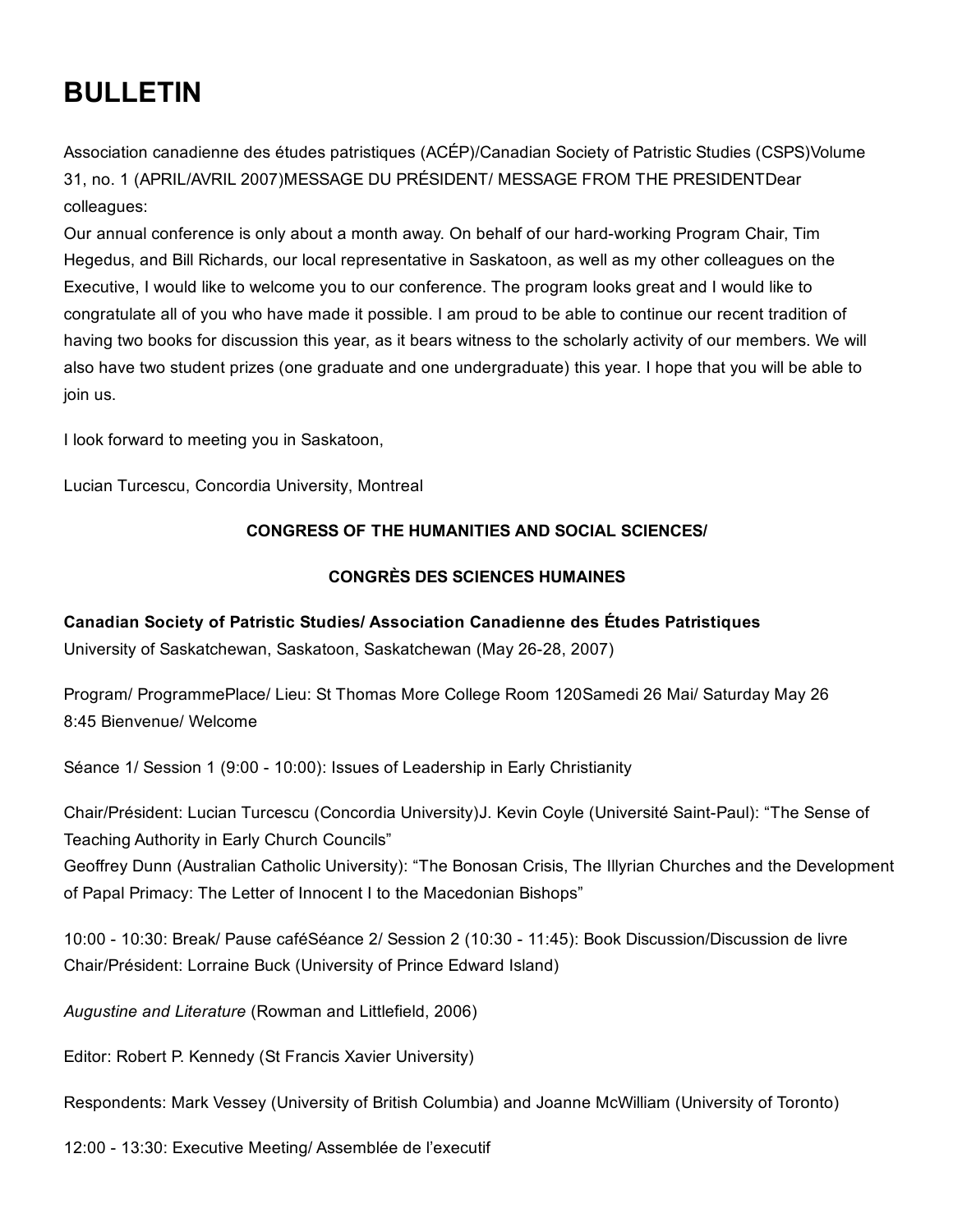Séance 3/ Session 3 (13:30 - 14:30): Greek Christian Writers of the Fourth Century

Chair/Président: Geoffrey Dunn (Australian Catholic University)

Lucian Turcescu (Concordia University): "The Double Creation Theory in Gregory of Nyssa"

Paschalis Gkortsilas (Aristotle's University of Thessalonica): "'Paul's Mouth': John Chrysostom's Seven Encomiums to Paul. A Rhetorical and Philological Study"

14:30 15:00: Break/ Pause café

Séance 4/ Session 4 (15:00 - 16:00): Student Essay Prizes/ Prix d'essay étudiants

Chair/Président: Robert Kennedy (St Francis Xavier University)

Undergraduate Essay Prize - Greg Melchin (St Francis Xavier University): "Songs of Faith and Devotion: St. Augustine and the Music of the Early Church."

Graduate Essay Prize - Pierre Ndoumai (Université Saint-Paul): "Richesse et Foi selon Clément de Rome et Hermas" 16:00 17:30: Réception/ Reception

19:00 Banquet (18:30 refreshments)

Faculty Club, University of Saskatchewan

Dimanche 27 Mai/ Sunday, May 27 Séance 5/ Session 5 (9:00 - 10:30): Apologetic and Polemical Literature

Chair/Président: Lucian Turcescu (Concordia University) Lorraine Buck (University of Prince Edward Island): "Aristides' Apology: Its Form and Purpose"

Daniel Maoz (University of Waterloo): "Saving Rachel: Rabbinic and Patristic Explanations for the Theft of Household Gods"

Tim Hegedus (Wilfrid Laurier University): "Polemic and Response Concerning the Virgin Birth in Origen, *Contra Celsum* 1.28-37"

10:30 11:00: Break/ Pause caféSéance 6/ Session 6 (11:00 12:00): Connections/Parallels/Trajectories Chair/Président: Patrick Gray (York University)

Robert P. Kennedy (St Francis Xavier University): "Augustine and Dante on Poetic Language"

Jeffrey A. McPherson (McMaster University): "Must There Be a World? Emanation and Necessity in the Thought of Origen of Alexandria and Jonathan Edwards"

12:00 - 13:30: Lunch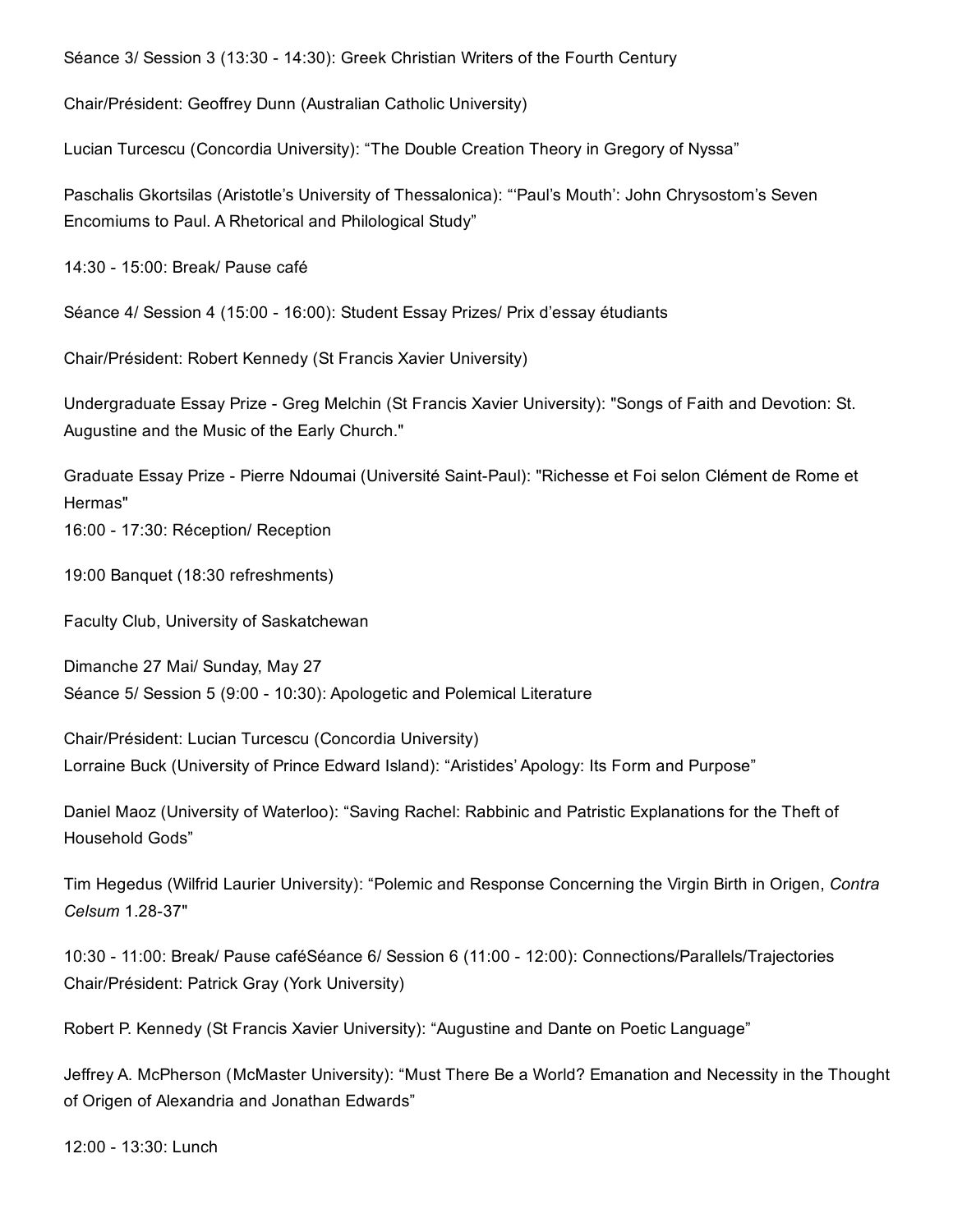Séance 7/ Session 7 (13:30- 14:30): Social Scientific Approaches

Chair/Président: Tim Hegedus (Wilfrid Laurier University)

Mona Tokarek LaFosse (University of Toronto): "'For Eight-Six Years I Have Served [Christ]"': An Exploration of Old Age in Second Century Christian Communities"

Michael Kaler, (University of Toronto): "The 'Cultic Milieu' as a Sociological Model for the Study of Early Christian Heterodox Literature: Moving Beyond the Church/Sect/Cult Division"

14:30 15:00: Break/ Pause café15:00: Annual General Meeting/ Assemblée générale des membres17:00 19:00: Réception du Président/ President's Reception (Education Students' Lounge)Lundi 28 Mai/ Monday, May 28

Séance 8/ Session 8 (9:00 - 10:00): Clement of Alexandria

Chair/Président: Robert Kennedy (St Francis Xavier University)

Pauline Hogan (McMaster University): "Clement and Galatians 3.28: Early Christian Discussion of Male-Female Equality"

Shawn W. J. Keough (University of St Michael's College): "Divine Philanthropia and Clement of Alexandria's True Gnostic"

10:00 10:30: Break/ Pause café

Séance 9/ Session 9 (10:30 - 11:45): Book Discussion

Chair/Président: Geoffrey Dunn (Australian Catholic University)

*Leontius of Jerusalem, Against the Monophysites: Testimonies of the Saints and Aporiae* (Oxford University Press, 2006).

Editor: Patrick T. R. Gray (York University)

Respondents: Shawn W. J. Keough (University of St Michael's College) and Robert A. Kitchen (Knox-Metropolitan United Church, Regina, SK)

12:00 - 13:30 Lunch

Séance 10/ Session 10 (13:30 - 15:00): Monasticism and the Spiritual Life

Chair/Président: Tim Hegedus (Wilfrid Laurier University)

David Charles Robinson (University of St Michael's College): "*Dipsychia* and the Spiritual Life in the Shepherd of Hermas"

Robert A. Kitchen (Knox-Metropolitan United Church, Regina, SK): "The Undoing of Perfection in the Syriac Evagrius Ponticus"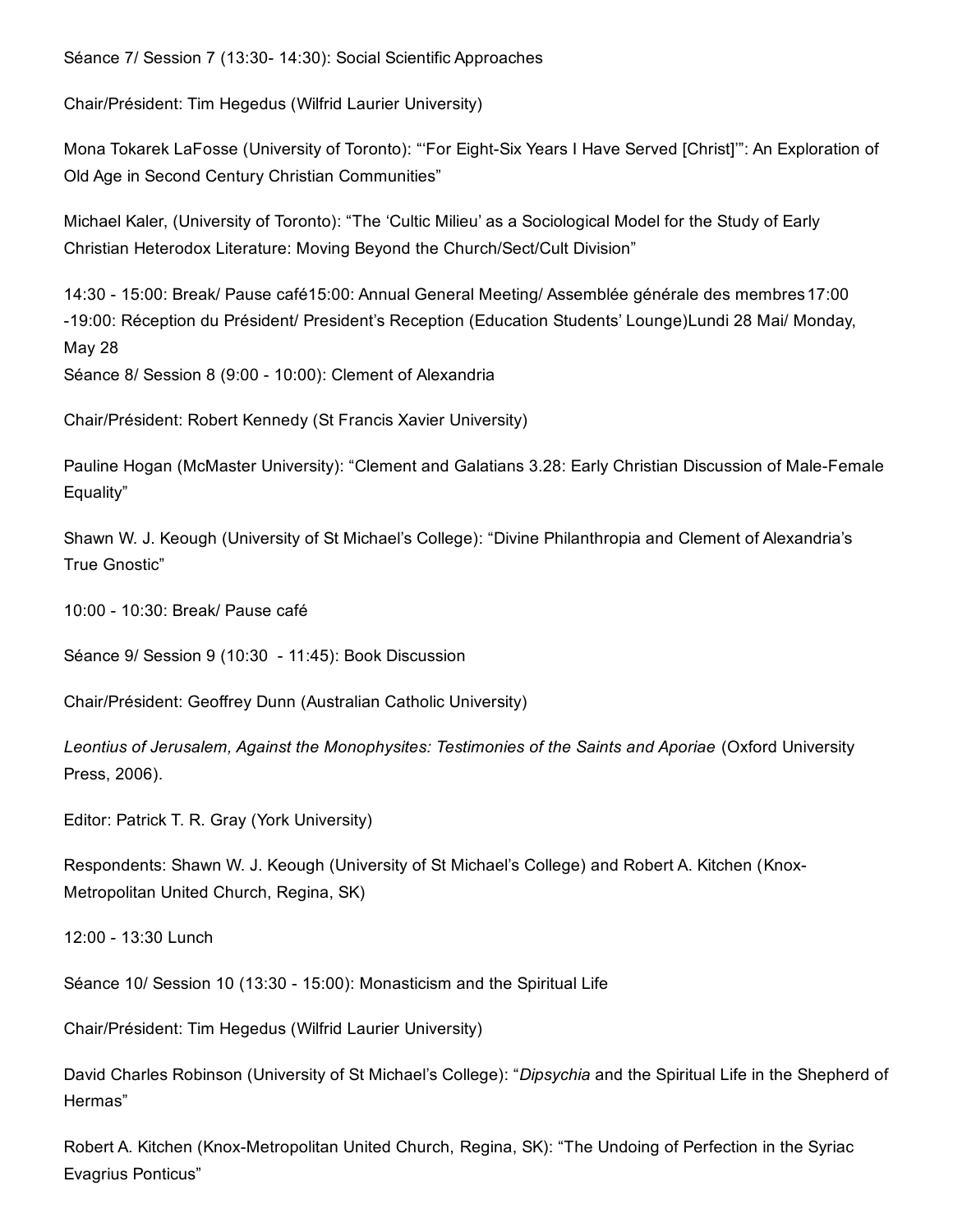17:00 - 19:00 Reception hosted by Saskatoon Theological Union (St. Andrew's College, the

College of Emmanuel & St. Chad, the Lutheran Theological Seminary) at St Andrew's College 19:30 21:30 The Craigie Lecture:

Mark S. Smith (Skirball Professor of Bible and Near Eastern Studies, New York University)

"God in Translation: Cross-Cultural Recognition of Deities in the Biblical World" St. Thomas More College, room 141 (reception to follow)

Abstracts of Papers:

Lorraine Buck (University of Prince Edward Island): "Aristides' Apology: Its Form and Purpose"

Aristides' Apology contains no statement in either the address or the body of the work as to which literary genre it belongs. Jerome has suggested that it was written as an imperial petition, a form later imitated by Justin Martyr. Fergus Millar has suggested that it be seen in the light of the exhortatory and informative works addressed to the Emperor in the second century. This article will look at both possibilities, concluding with Millar that the Apology has the form of a learned work sent to the Emperor, but demonstrating, by virtue of its subject and offensive content, that its setting was a literary fiction. J. Kevin Coyle (Université Saint-Paul): "The Sense of Teaching Authority in Early Church Councils." Prior to the first Council of Nicea in 325, gatherings of bishops were already dealing with matters both doctrinal and disciplinary. Their geography, however, was regional. But how much collective authority were they were exercising? In a step toward a presentation at Oxford later this year, I will look at examples of the regional councils to at least Nicaea I, and attempt to discern what the councils said about themselves, and what others (including participants, other councils, and nonparticipants) said about their power to teach Christian orthodoxy and orthopraxy.

Geoffrey Dunn (Australian Catholic University): "The Bonosan Crisis, the Illyrian Churches and the Development of Papal Primacy: The Letter of Innocent I to the Macedonian Bishops"

In 414 Innocent I, Bishop of Rome, wrote a letter (*Ep*. 17) to a group of Macedonian bishops in reply to an unpreserved report from them about disciplinary matters concerning clerics. There were the issues of clerics marrying widows, of whether a man who remarries after baptism was eligible for ordination, of what to do with those clerics ordained by the heretical bishop Bonosus after his condemnation, and of whether Photinus could be rehabilitated to office and whether the condemnation of the deacon Eustathius should be upheld. Innocent's ruling, one of the earliest papal decretals in existence, reveals crucial information in the development of papal primacy in late antiquity. This paper is one in a series examining the papal vicariate of Thessalonica and its importance in understanding the claims of the expanded authority of the Roman bishop in that the two civil dioceses of Macedonia and Dacia were unique: while they had recently been transferred politically from West to East ecclesiastically they were considered at this point to have remained western. While conflict would emerge in the not-too-distant future the longer this incongruity lasted, what is of interest here is the degree to which Innocent as patriarch intervened in the affairs of the churches of his *prouincia*. The significance of Innocent's position on the validity of marriage and ordination will be considered in the light of the contemporary situation and later developments.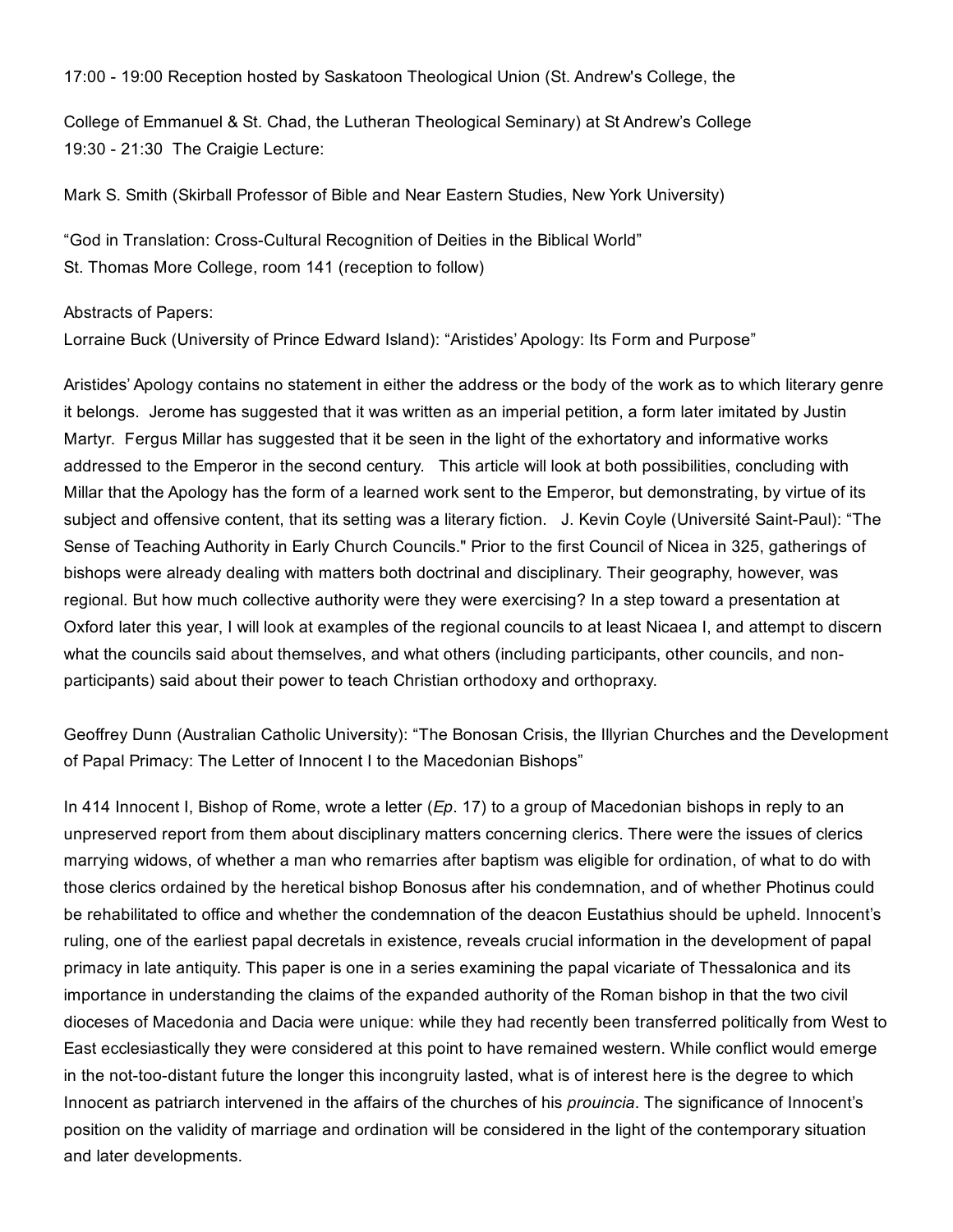Paschalis Gkortsilas (Aristotle's University of Thessalonica): "'Paul's Mouth': John Chrysostom's Seven Encomiums to Paul: A Rhetorical and Philological Study"

John Chrysostom composed several encomiastic speeches with hagiological content. Praised in these speeches are persons from the Old Testament, martyrs and bishops of the early Church, etc. However, the most excellent example of Chrysostom's rhetorical skills are his seven encomia to Paul the apostle. In these John expresses in an unparalleled way his enthusiasm and his absolute admiration for Paul, saying characteristically: "For the ecclesiastical doctrines, Paul is my teacher. When I say Paul, I preach Christ."

In the first speech Paul is presented as a most virtuous person and as preeminent among the great personalities of the Old Testament (Abel, Noah, Abraham, Isaac, Jacob, Joseph, Job, Moses, Elijah and John the Baptist). In the second speech it is emphasized that Paul with his life and work showed the potential state that human nature can achieve when it has a strong will. In the third we have descriptions of the difficulties that Paul overcame and his great love is also underlined. The fourth speech is a description of the Damascus conversion, which is compared with the spiritual blindness of the Jews, who, while being witnesses of Jesus' miracles, did not believe in him. The fifth is a description of Paul's weaknesses, which he overcame and the sixth is on Paul's fear of death. Finally, in the seventh speech a flag-holder of the army is compared with Paul, who is presented as the flag-bearer of the crucified Lord who carried the flag of the Cross around the world.

In my paper I will examine these seven speeches in two ways. First I will make a philological comparison with relevant encomia and speeches from early Christianity along with similar texts from classical literature in order to try to contextualize these speeches in the relevant literature of the period. Second, through a close rhetorical analysis I will try to show why John Chrysostom through these speeches (and also with his commentaries) is rightly called "Paul's mouth".

Tim Hegedus (Waterloo Lutheran Seminary, Wilfrid Laurier University): "Pagan and Jewish Polemic against the Virgin Birth and Origen's Response in *Contra Celsum* 1. 2837"

The doctrine of the Virgin Birth was strongly contested among Christians, Jews and pagans in late antiquity. The first book of Origen's extensive apologia *Contra Celsum* includes a defense of the Virgin Birth. From a reconstruction of Celsus' original attack on the Virgin Birth from the *Contra Celsum* it seems that there were similarities between Celsus' attack and ancient Jewish objections to the Virgin Birth. In this paper I will examine common elements in Celsus' polemic and ancient Jewish criticisms of the Virgin Birth, as well as the significance of Origen's arguments in defense of the doctrine.

Pauline Hogan (McMaster University): "Clement and Galatians 3:28: Early Christian Discussion of Male-Female Equality"

Gal 3:28, which states: "There is no longer Jew or Greek, no longer slave or free, no longer male and female, for you are all one in Christ Jesus," has received a great deal of attention as part of the contemporary discussion of the role of women in the church. There is, however, very little explicit reference to the verse in the first two centuries of Christianity until Clement of Alexandria, writing between 180 and 202 C.E., provides some of our earliest commentary. The ways in which Clement reads Gal 3:28 provide an insight into how early Christians used the writings of Paul, as well as into their thinking about the place of women in the church of the late second century.

Michael Kaler (University of Toronto) "The 'Cultic Milieu'as a Sociological Model for the Study of Early Christian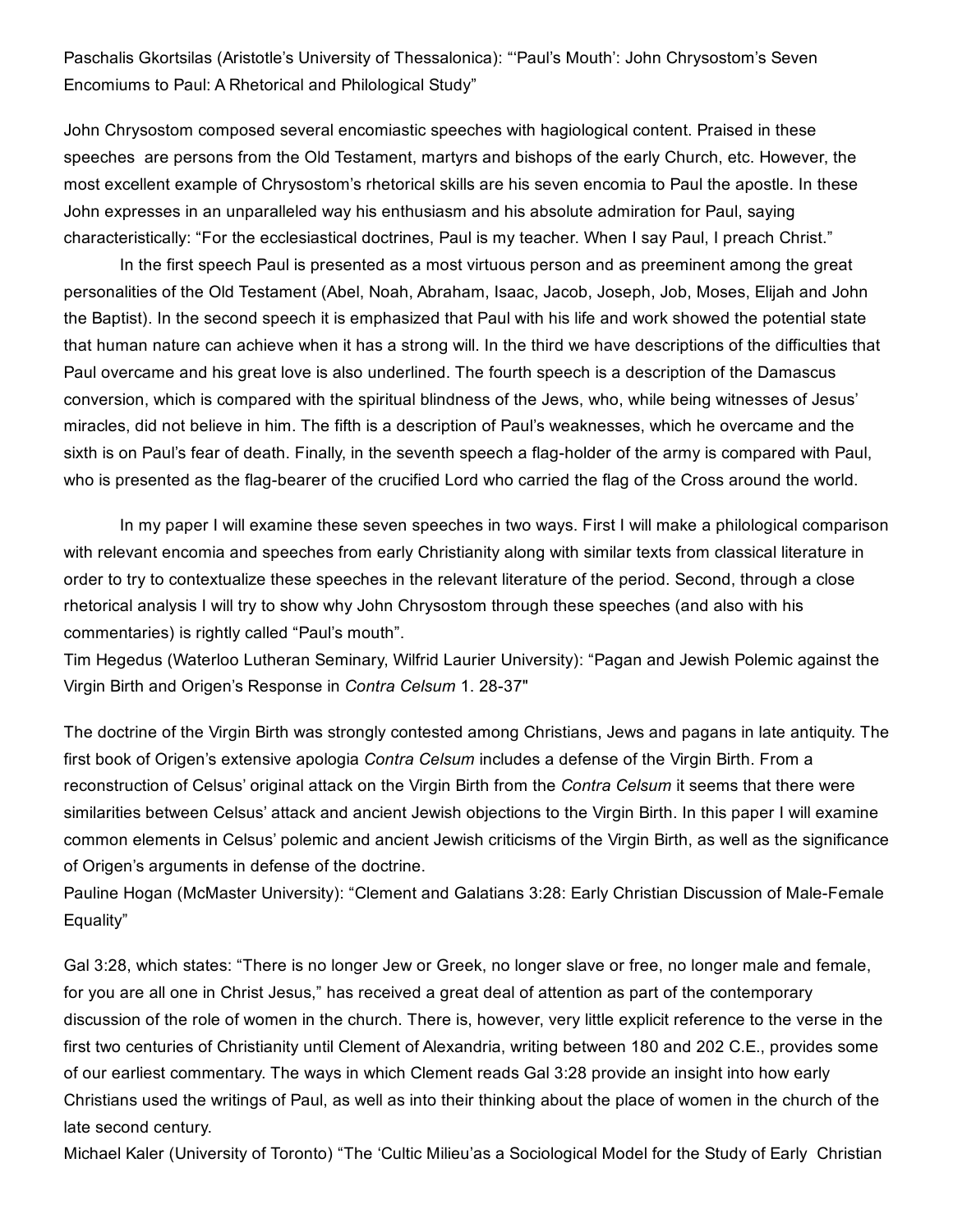Heterodox Literature: Moving Beyond the Church/Sect/Cult Division"

Although there has been a sustained interest in analysing the sociological aspects of gnostic and other heterodox Christian literature, it has become more and more apparent over the years that there are problems in applying the venerable church/sect/cult model to this material. The purpose of this paper will be to present Colin Campbell's alternative concept of a "cultic milieu," and discuss its applicability for the study of gnostic literature and the contexts in which this literature was produced and used.

Robert P. Kennedy (St Francis Xavier University): "Augustine and Dante on Poetic Language"

My paper has three parts. In the first part, I examine Augustine's view of poetic language, drawing principally on *Soliloquia* and *De doctrina christiana*, but including remarks from his letters and other writings. I argue that, despite his strictures against fiction, which arise from his condemnation of mendacity, Augustine does allow for various types of discourse or genres. The second part investigates Dantes use of Augustinian themes. After summarising the work of scholars such as Martha Nussbaum, Phillip Cary, and Meredith Gill, I focus on Dante's view of language and compare this with Augustine's. In the third part, I argue that Dante both meets Augustine's criteria for Christian poetry and extends the scope for poetic creativity in ways that are compatible with an Augustinian theory of language, albeit not anticipated by Augustine.

Shawn W.J. Keough (University of St Michael's College): "Divine philanthropia and Clement of Alexandria's true Gnostic"

This paper offers a description of Clement of Alexandria's understanding of divine philanthropia and its relation to his understanding of the true gnostic. It will be demonstrated that the doctrine of divine philanthropia in Clement is distinct from his philosophical sources, and that this distinctive doctrine serves to govern Clement's description of the goal of human existence. It will be established that Clement's most foundational theological commitments find expression in the intersection of these two concepts for Clement: divine philanthropia not only defines the identity and character of God but also orients the revelatory and redemptive economy of the Logos. The true Gnostic is not merely one who has true knowledge of the divine identity, but rather is one who is marked and transformed by divine philanthropia. The paper will establish that these commitments mark Clement as a fundamentally biblical theologian in the Alexandrian tradition.

Robert Kitchen, (Knox-Metropolitan United Church, Regina, SK): "The Undoing of Perfection in the Syriac Evagrius Ponticus"

A number of significant texts by Evagrius Ponticus are extant in Syriac, in particular, the only full text of *The Six* Centuries of the Kephalaia Gnostica, edited by Antoine Guillaumont. A "common" text (S<sub>1</sub>) has long been available, now understood to be a version edited to remove reputed "origenisms" condemned at the Council of Constantinople 553. However, a "new" text  $(S_2)$  has been discovered in a single manuscript that appears to be the original unexpurgated text. The focus will be on the "demotion" of perfection (*gmī rūtā*) an important ascetical process and status in Syriac patristics - in the two versions.

Mona Tokarek LaFosse (University of Toronto): "'For Eighty-Six Years I Have Served [Christ]': An Exploration of Old Age in Second-Century Christian Communities'

Using insights from the anthropology of aging, this paper will explore social attitudes, descriptions and roles related to old age in early Christian communities. Though average life expectancy at birth was relatively low in the ancient world (20-30 years), early Christian texts demonstrate that old people were present, and at times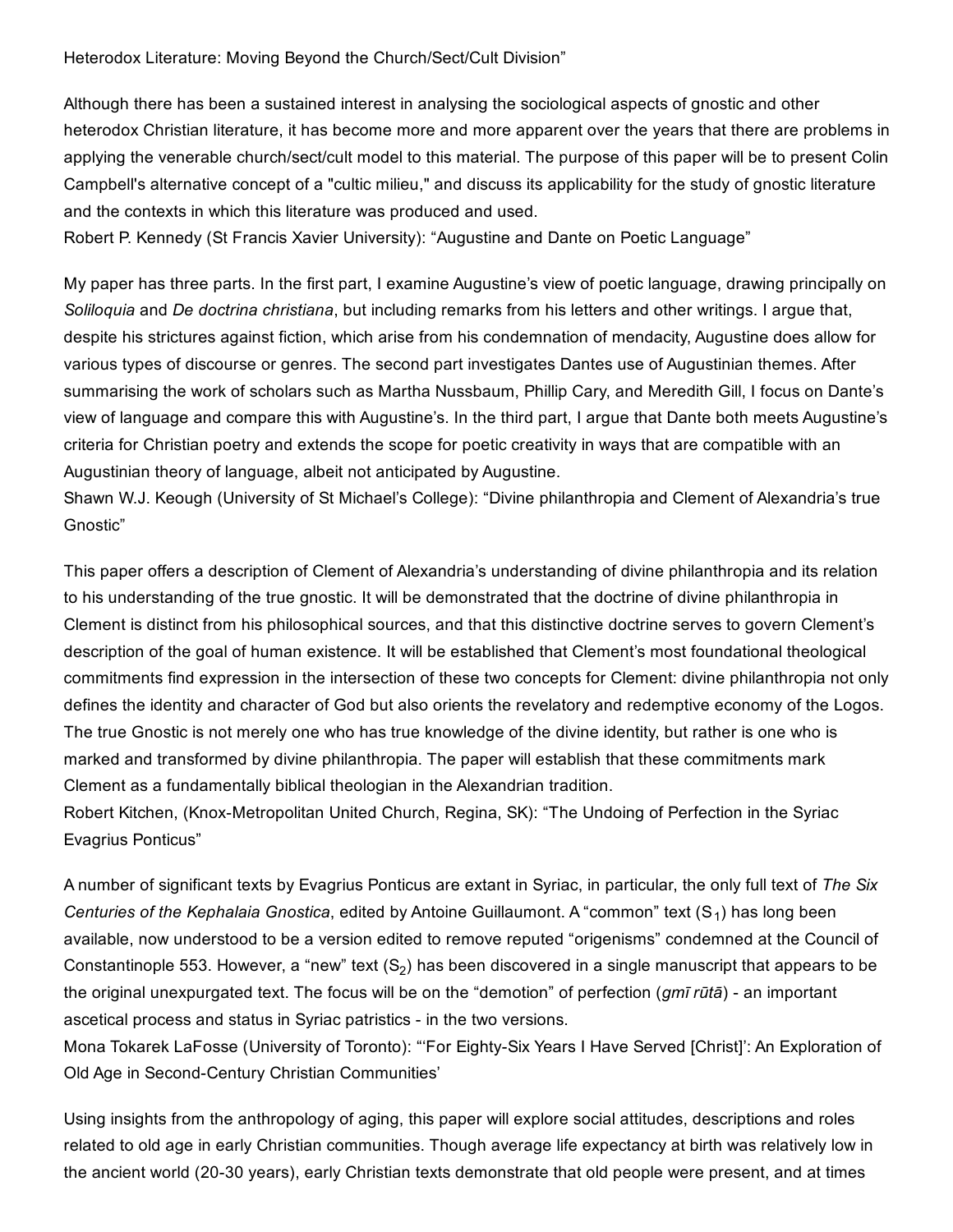prominent in their communities. Old persons were significant as individuals (e.g., Polycarp, who had "served Christ" for eighty-six years) and as symbolic figures (e.g., the old woman in Hermas *Visions*). While ancient Mediterranean virtue advocated reverence for "elders," conflict between generations appears to have been problematic in some communities (1 Clement). Those who grew up and grew old within the Christian communities of the early second century had many of the same challenges and honours as their pagan counterparts, but with distinctive elements, such as the dwindling connections to the founders of their faith and the adaptation of leadership structures that challenged conventional age categories. Daniel Maoz (University of Waterloo): "Saving Rachel: Rabbinic and Patristic Explanations for the Theft of Household Gods"

Several times the biblical text indicates that Rachel "stole" household gods from her father's possessions and took them with her as she and Jacob moved on to establish their own home (Gen 31:21, 30, 33-37). Josephus (*Judaic Antiquities* 1:310311) explains away the apparent theft for apologetic reasons that have been addressed by contemporary scholars. One might not be surprised to learn that the early Church Fathers, who had their own apologetic reasons to elevate Rachel's actions above reproach, would align with Josephus, if not in detail at least in principle. What is somewhat more surprising is that early Rabbinic sources equally fall in line with a reasoning that is similar both to that employed by Josephus and that advanced by Patristic writers. My essay explores, first, how each Jewish and Christian writer explains away Rachel's act of theft. It then investigates for what reason each writer engages in the act of "saving Rachel." Interestingly, it can be demonstrated in more than one case that apologetic purpose outweighs predisposition to polemics against Jews which is otherwise evident in the greater context of that particular writing. The study also considers a range of reasons why interpretive conclusions from competing authorities would seem to coincide at a text of otherwise secondary import. Each primary source addressed will include my own dynamic translation from the original languages.

Jeffrey A. McPherson (McMaster University): "Must there be a World? Emanation and Necessity in the Thought of Origen of Alexandria and Jonathan Edwards"

There is a striking affinity in the doctrine of creation between Origen of Alexandria (c. 186-254) and Jonathan Edwards (1703-1758). Both Origen and Edwards argue that, in some sense, the created universe is necessary in relation to the exercise and fulfillment of God's attributes. For example, in *De Principiis* I.II.10, Origen writes, "Now as one cannot be a father apart from having a son, nor a lord apart from holding a possession or a slave, so we cannot even call God almighty if there are none over whom he can exercise his power. Accordingly, to prove that God is almighty we must assume the existence of the universe." Likewise in *The End for which God Created the World*, Edwards writes that "It seems a thing in itself fit, proper and desirable that the glorious attributes of God, which consist in a sufficiency to certain acts and effects, should be exerted in the production of such effects as might manifest the infinite power, wisdom, righteousness, goodness, etc., which are in God. If the world had not been created, these attributes never would have had any exercise" (Edwards, *The Works of Jonathan Edwards,* vol. 8 [New Haven: Yale University Press, 1989], 429). Origen and Edwards make these arguments in the context of discussing the emanation or effluence of God in relation to creation. This paper is an examination of the role that emanation and necessity plays in God's relation to the world in the thought of Origen and Edwards. This paper will examine the Platonic roots of this idea and its theological implications. David Charles Robinson (University of St Michael's College): "*Dipsychia* and the Spiritual Life in the *Shepherd of Hermas"*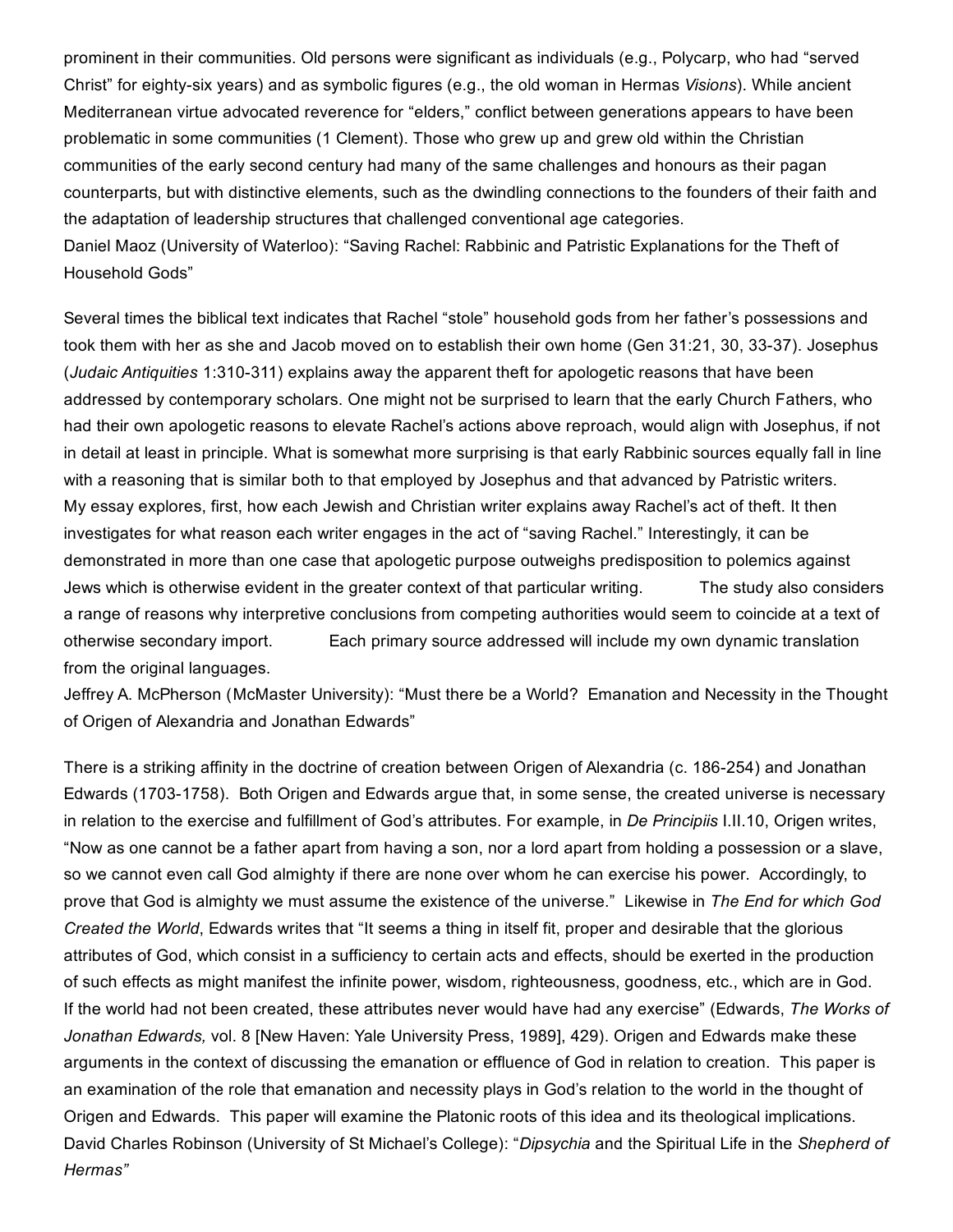In the extant Greek literature from Homer to the 12th century C.E., *dipsychia* appears only in Christian texts. Exactly half of the 110 occurrences are found in the *Shepherd of Hermas*. This paper first considers the various contexts in which this term is used by Hermas and highlights the various nuances of its meaning. For Hermas, *dipsychia* is both a transcendent force and an internal condition of the heart which causes manifold spiritual maladies. These maladies not only arrest the spiritual progress of the baptized Christian, but also disrupt the unity of the church. Second, the paper addresses Hermas' solution to the problem of *dipsychia* – a solution fraught with the tension of divine and human action in the spiritual life.

Lucian Turcescu (Concordia University): "The Double Creation Theory in Gregory of Nyssa"

Inspired by Philo of Alexandria and Origen, Gregory of Nyssa embraced the "double creation" theory which argued that, according to Gen 1:26, God created a "heavenly human," generic, universal and sexually undifferentiated, in contrast to Gen 2:7 which speaks of a composite of body and soul and Gen 1:27 and 2:7, 2122 which introduce sexual differentiation in humanity. This paper revisits Gregory's theory especially in his *De hominis opificio* and *In hexaemeron*ANNONCES / ANNOUNCEMENTS

# III<sup>e</sup> Colloque de Patristique de La Rochelle (7, 8 et 9 septembre 2007)

Les ministères chrétiens dans l'Antiquité tardive (III<sup>e</sup>-V<sup>e</sup> s) Tandis que s'établissait dans les communautés chrétiennes la distinction entre clercs et laïcs, différentes formes de ministère – de service – voire de charisme, ont été écartées ; au milieu du III<sup>e</sup> siècle, la structure évêque, prêtre, diacre semble désormais en place. Si les modalités du choix et de l'exercice du ministère des évêques ont suscité bien des études, il n'en va pas de même pour les autres ministères, moins bien documentés ; ce sont eux qui retiendront l'attention. Choix, nomination et fonctions des ministres ; origines sociales et familiales ; hiérarchie et relations réelles ou idéales entre l'évêque et ses clercs dans un souci d'unité du clergé, donc de l'Église ; activité pastorale, mais aussi rôle social des prêtres et des diacres dans les communautés urbaines ou rurales ; place de la prédication et de la célébration des mystères dans le ministère du prêtre ; et qu'en est-il lorsque l'aura des confesseurs ou le charisme des moines risque d'entraver l'exercice des ministères ? Autant de points à aborder en tenant compte des évolutions, du milieu du III<sup>e</sup> au V<sup>e</sup> siècle, et de la diversité régionale. « Mais qu'en est-il aujourd'hui ? » Cette question aussi mérite d'être posée.

Pour s'inscrire e-mail : [eutropius@wanadoo.fr](mailto:eutropius@wanadoo.fr)

### NOUVELLES/NEWS

Theodore de Bruyn has been appointed associate professor of religious studies with tenure in the Department of Classics and Religious Studies in the University of Ottawa. He continues to prepare a translation, with introduction and notes, of Ambrosiaster's commentary on Romans. He has also received funding from the Social Sciences and Humanities Research Council to study the christianization of amulets in late antiquity. Recent publications and presentations include: "Apocryphal and Canonical Christian Narratives in Greek Papyri Amulets in Late Antiquity," presented at the International Workshop on Christian Apocryphal Literature, September 2930, 2006, Ottawa; "The Use of the Sanctus in Christian Greek Papyrus Amulets," in *Papers Presented at the Fourteenth International Conference on Patristic Studies Held in Oxford 2003: Liturgia et Cultus, Theologica et Philosophica, Critica et Philologica,* Nachleben*, First Two Centuries*, edited by F. Young, M. Edwards, and P. Parvis (Leuven: Peeters, 2006), pp. 1520; "P. Ryl. III.471: A Baptismal Anointing Formula Used as an Amulet," *Journal of Theological Studies* 57 (2006): 94-109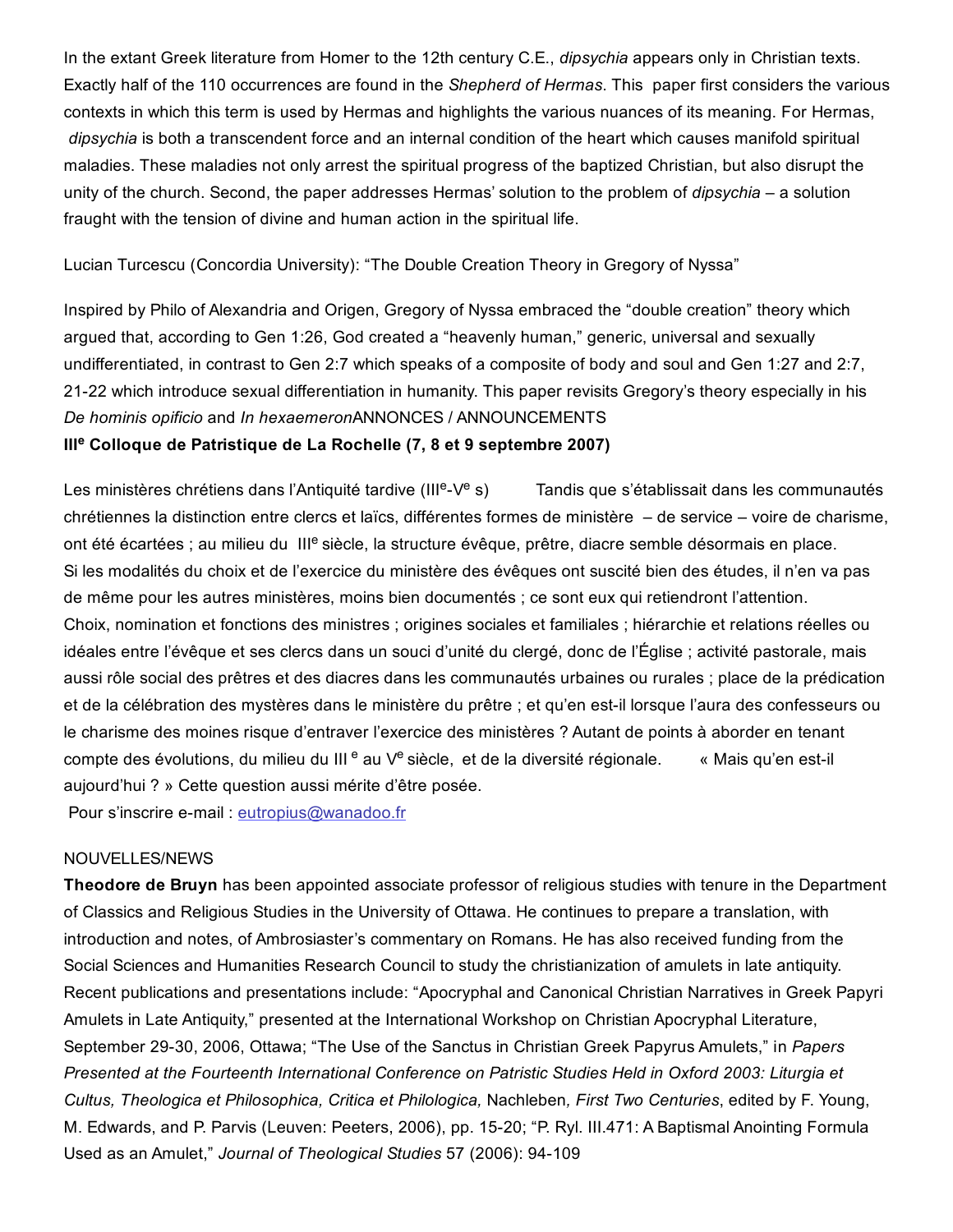Michael Kaler: "From the Prayer of the Apostle Paul to the Three Steles of Seth: Codices I, XI and VII from Nag Hammadi Considered as a Collection," with Louis Painchaud is currently under press for Vigiliae Christianae and should be published bientot.

Tim Pettipiece has been awarded a two year SSHRC post-doc fellowship to study the Manichaean Reception of Apocryphal Traditions at the University of Ottawa under the direction of Pierluigi Piovanelli. He will also be presenting a paper on Manichaean connections to the Syriac *Book of Steps* in June at the Toronto Syriac Symposium.

BUREAU DE L'ACÉP/ CSPS EXECUTIVEPrésident / President Lucian Turcescu (2006-2008)Vice-president / Vice-president Tim Hegedus (2006-2008)Secrétaire / Secretary Lorraine Buck (2006-2009)Trésorier / Treasurer Steven Muir (2006-2009)Président du programme / Programme Chair Tim Hegedus (2006)Editeur du Bulletin / Bulletin Editor Tim Pettipiece (2004 2007)RAPPEL DU TRÉSORIER/REMINDER FROM THE TREASURER Here is a reminder for all members who have not already done so to send in their annual membership fees. The fees are as follows:

65.00\$ as regular member, with SR subscription. 40.00\$ as regular member, already receive SR. 48.00\$ as student/retired member, with SR subscription. 17.00\$ as student/retired member, already receive SR.

Please send to the treasurer, Steven Muir, at the address below:

Steven C. Muir, Ph.D. Assistant Professor of Religious Studies Concordia University College of Alberta 7128 Ada Boulevard Edmonton, Alberta, Canada T5B 4E4

APPENDIX/ANNEXMinutes of Annual MeetingCanadian Society of Patristic StudiesMay 30, 20063:15 to 6:15 p.m.Present: Lucian Turcescu, President; Lorraine Buck, Secretary; Steven Muir, Treasurer; Robert Kennedy, Charles Kannengeiser, Annette Yoshiko Reed, Pamela Bright, Igor Pochoshajew, PaulHubert Poirier, Patrick Gray, Joanne MacWilliam, Kevin Coyle, Mona Tokarek Lafosse.1. Approval of AgendaLucian amended the agenda to include a report by Mona Tokarek Lafosse. Patrick Gray moved to approve the agenda as amended. It was seconded by Robert Kennedy. 2. Approval of Minutes from Annual General Meeting, May 2005Lucian moved to approve the minutes. It was seconded by Mona Tokarek Lafosse.

3. Business Arising from the 2005 AGM Meeting

4a. Steven advised that people were starting to donate to the Society as a charitable organization. To date, the Society has received \$400.00.4c. With regard to the membership rate, it was decided to increase the amount by \$5.00 every five years.5. Lucian reported that the Executive decided to adopt the Privacy Statement suggested by the Federation. It has now been posted on the web under Membership. According to the Federation, there is no need to hide the list of names.4. President's Report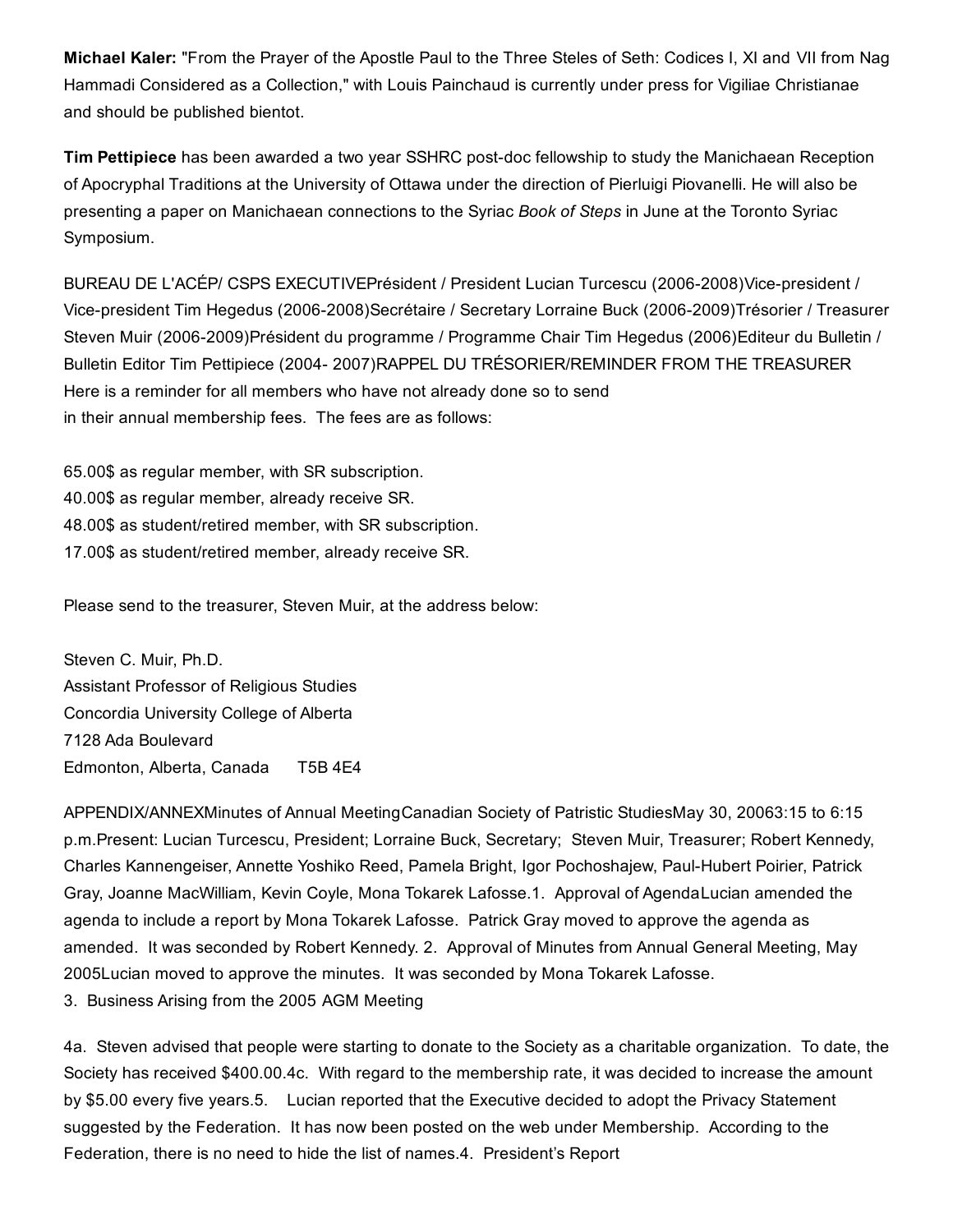Lucian gave the floor to Kevin who made a presentation on Donna Foley. He passed around photos and gave an account of her life and contributions to the CSPS. The society will find out who is in charge of the Foley Family Scholarship c/o the University of Windsor so people can make individual donations. A motion was passed by Steven Muir that the Society make a contribution of \$150.00 to the Scholarship Fund. It was seconded by Joanne McWilliam and passed unanimously. Kevin will send his tribute electronically to Lucian who will put it on the Society website

Lucian thanked everyone who had helped make the conference a success. In particular, he thanked Mona Tokarek Lafosse, this year's Program Chair, for organizing the conference and the Bart Ehrman lecture, and also Patrick Gray, this year's local representative for his help in getting support from York University. He also thanked the Executive for their contribution to this year's conference.

Regarding membership, Lucian advised that the letter which Steven Muir sent to everyone to update them about their membership was generally a success. Total membership is about 70, and the Society is in good shape. Lucian advised that the Executive decided not to go with on-line membership renewal, but to stay with the traditional form of renewal. It was felt that this was satisfactory given our numbers are so small.Lucian also advised that he had received a letter from SSHRC addressed to the Executive Officers regarding SSHRC's Annual Report from 2004-2005 entitled Revelation. This was in each of the Conference packages. Patrick asked if all the people who presented papers this year were members. He was advised that Mona had encouraged them to become members when they submitted their papers. Pamela asked if there was any way to suggest that people giving papers at least stayed for the entire session. A discussion ensued on both issues. Lucian made a motion that people who present should be members and Joanne McWilliam seconded it. The motion was defeated by a total of 8 to 5. A second motion was made that the Society fee for non members should be doubled to \$60.00. A friendly amendment was made that the fee stay the same for student non-members and should increase to \$50.00 for non-student non-members. A further friendly amendment was made to raise the fee for non-members and leave it to the Executive to make the final decision. The motion passed.5. Treasurer's ReportSteven Muir circulated a sheet providing figures for both 2004 and 2005. The two were similar, indicating that the Society is in a stable situation financially. Steven would like to send out another letter, but this time he will not request that the member pay arrears. He will just ask for this year's membership fee. Steven made a motion to expand the Treasurer's responsibilities to include membership list administration. Mona seconded the motion and it passed.Steven made a motion to accept the financial statement. Robert Kennedy seconded the motion and it passed.6. Secretary's ReportLorraine reported that we had 17 new members this past year. She also reported that the number of submissions to the Student Essay prize was very low and that the Society might want to publicize the contest more widely. Lucian suggested that we sent out a notice of the contest to all the Religious Studies and Classics Departments in the country. Patrick suggested that we change the regulations so that students can send in their own papers without having to go through a faculty member. It was decided to change the description of the call for papers next year to allow students to submit their own papers. This will be done on a trial basis only. 7. Report from the Program ChairMona reported that this year there were 29 papers and 2 book discussions. The audio-visual was a good price and all of it operational. There were some timing problems with the catering. She made the suggestion that, instead of having the dates for the CSPS completely overlap with other societies, there should be one day on either side when no other societies meet.The Society table was a great success. She produced a combined Religion program and did posters for the CSSR. The student was paid \$150.00, although any other year it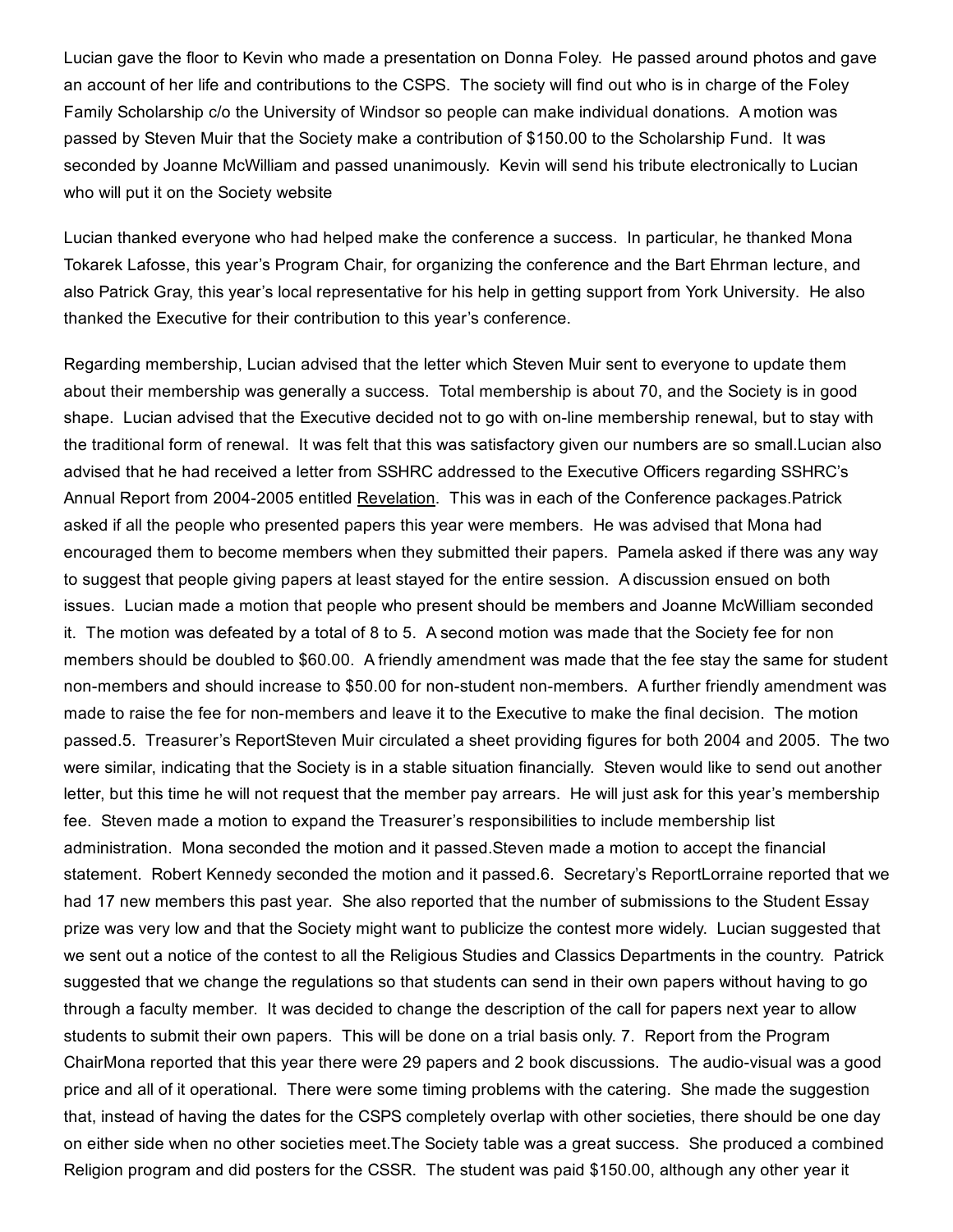might be sufficient simply to have a volunteer for a couple of hours. She created a one-page program and a two-page list of abstracts. Regarding the lecture, she contacted publishers and had Bart Ehrman's books available. This lecture, she believed, raised the bar in terms of who we are. There were approximately 225 people to the lecture which included some people from the community. She also produced a booklet for future Program Chairs which can be passed on from year to year, and suggested that in future it might help Program Chairs if they delegated some work to the other two people on the Committee. She thanked Patrick Gray and the Executive for their help.8. Visit from the Representatives of the FederationTwo representatives from the Federation visited the meeting. They advised about a new policy known as Open Access which will enable research to be disseminated more widely electronically. They encourage those involved in the Journal to access the website. A couple of weeks earlier a report came out on the Humanities and particularly on largescale research in the Humanities. They encouraged us to take a look at this report and to be involved in the discussion.Last year, they spoke about Renewing Scholarly Associations, i.e., the role Societies have played and will play to encourage scholars. This year they spoke about an offshoot of this, the Membership Development Campaign, designed to raise the profile of all societies and to encourage people to take out membership.At the moment, SSHRC is without a President. The process is under way and nominations are being received until the end of June. The Federation also manages the Aid to Scholarly Publications Program. The funding to ASPP has increased and there has been an increase in the number of titles from 145 to 180. Next year, the conference will be at the University of Saskatchewan. This will be their centennial year. The theme of the conference is Bridging Communities: Making Public Knowledge and making Knowledge Public. The CSPS is scheduled to meet May 27 to 29 inclusive, which means it overlaps completely with the CSSR, CSBS, CSCH, and CTS. The following year, the conference will be at the University of British Columbia

9. Nominating Committee ReportLucian advised that he had received a letter from Nicola advising that she will not be able to serve as President. He also noted that the term for Vice President currently stands at three years (French version of the statutes only) and that the term for President stands at two years. He made a motion to change the term of the Vice President from three years to two years to coincide with the President's term. This was seconded by Pamela Bright. The motion passed. Since the English version of the Statutes currently contains no information about the term of the Vice President, this needs to be added there as well. Lucian will talk to Kevin about changing the statutes.Lucian also advised that Tim Pettipiece no longer wishes to serve as Webmaster. Lucian will help out and take over some of these responsibilities.Robert Kennedy advised that the Nominating Committee currently comprises Kevin Coyle, Harold Remus, and himself. The nominations the committee have made are as follows:President: Lucian Turcescu

2006-2008Vice President: Tim Hegedus 2006-2006-2006-2006-2006-2008Treasurer: Steven Muir 20062009

# Secretary: Lorraine Buck 2006-2009

Program Chair: Tim Hegedus 2006-2007Nominating Committee: Michael Kaler (replacing Harold Remus) 20062009Program Committee: Geoff Dunn (replacing Mona Tokarek Lafosse) 20062009Representative to Board of Directors for CCSR: Annette Yoshiko Reed 2006-2009All elected.10. Reports from CFHSS and CCSRWe have only just elected a representative to CFHSS, and there is no report for CCSR. Kevin Coyle, however, presented a report on the annual meetings of the General Assembly for the Federation for the Humanities and Social Sciences. These took place on November 26-27, 2005. The opening plenary session on the first morning began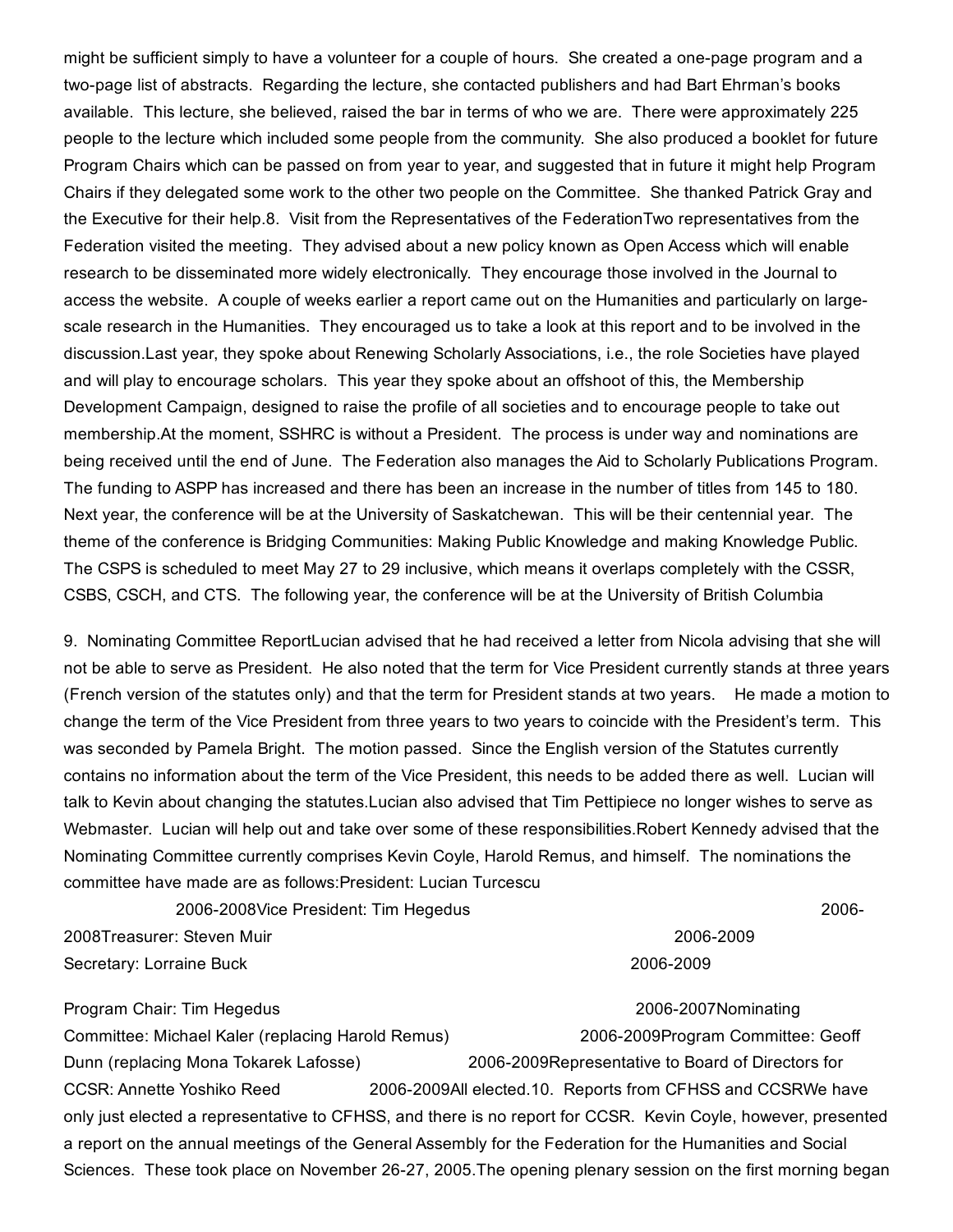with the President's address. A new initiative is the Humanities Forum, intended to spotlight humanities research sponsored by SSHRCC. Two concerns mentioned were growing tuition costs and the commercialization of knowledge development. The vice-presidents' and portfolio reports highlighted the following points: copyright issues, lack of funding for more graduate students in the Humanities and Social Sciences; the venues for future Congresses, the Aid to Scholarly Publications Program which will have an extra \$500,000 to allocate over the next three years, the evaluation of the Canada Research Chairs Program, and a campaign launched by the Federation Board of Directors for its Canadian Endowment for the Humanities and Social Sciences which is designed to give the Federation some financial independence. There was also a talk by Eliot Philipson, third president and CEO of the Canadian Foundation for Innovation, as

well as a panel on open access and a series of workshops. At the AGM, it was noted that Noreen Goffman (Memorial) will become Federation President in a year's time.

11. Planning for 2007Lucian noted that when the Conference was in Edmonton, the Society attracted only 9 papers. He feared that, in Saskatoon, we will probably attract even fewer. He suggested two options: one, having the meeting somewhere other than Saskatoon, perhaps Toronto or Montreal; and two, ask for submissions for Saskatoon and, if we don't receive a sufficient number, cancel the conference for next year. Paul-Hubert stated that he was against opting out of the Learneds even for one year because there were tremendous advantages to going with other societies. He also opposed cancelling the conference, since there had never before been so few papers that this was deemed necessary. Tim Hegedus agreed, believing that it would set a bad precedent. Kevin Coyle pointed out that, if we don't meet with Congress, we won't get funding and we will have to do all the organizing by ourselves.It was decided to go ahead as planned. As it stands now, the scheduled dates for the CSPS overlap completely with the other societies, so it was decided to change these dates from May 27 to 29 inclusive to May 26 to 28 inclusive. Two names are suggested for Local Representative: Christine Mitchell (U. of S.) and Bill Richards (associated with one of the University colleges).Two books were suggested for discussion: one by Patrick Gray, Leontius of Jerusalem, and one by Robert Kennedy (ed.), Augustine and Literature. It was decided to go with both.11. Other BusinessLast year, Lucian mentioned that he was organizing a conference in Montreal in October 2006 and asked about funding from the CSPS. He was told to wait until he had major funding for the conference. He advised that he had now received \$23,000 from SSHRC, and was wondering if CSPS would like to contribute \$500.00 and be given some profile at the Conference for this contribution. It was decided that the CSPS would contribute \$250.00 to the Conference.Steven Muir suggested investing some of the \$5,000.00 that the CSPS is currently holding. It was suggested that he talk to the Treasurer of CSBS about investing, since they do it on a regular basis. His intention is to invest only part of the \$5,000.00.Patrick Gray congratulated the past and new Executive.The meeting adjourned at 6:15. p.m.Ce bulletin est publié deux fois par année, en avril et novembre, par l'Association canadienne des études patristiques (ACÉP), et distribué aux membres de l'association. On peut trouver la version électronique à : [http://www2.ccsr.ca/csps.](http://web.archive.org/web/20150201000920/http://www2.ccsr.ca/csps) Des contributions, nouvelles, information patristique, et des corrections d'adresse, etc. sont toujours bienvenus. Adressez toutes les communications à l' éditeur : Tim Pettipiece (tpettipi@hotmail.com)

The *Bulletin* is published twice each year, in April and November, by the Association Canadienne des Études Patristiques/ Canadian Society of Patristic Studies, and distributed to members of the Society and other interested parties. It is available on the Society's homepage: [http://www2.ccsr.ca/csps.](http://web.archive.org/web/20150201000920/http://www2.ccsr.ca/csps) Contributions, new information on research and other scholarly activities in patristics, and corrections of addresses, etc., are